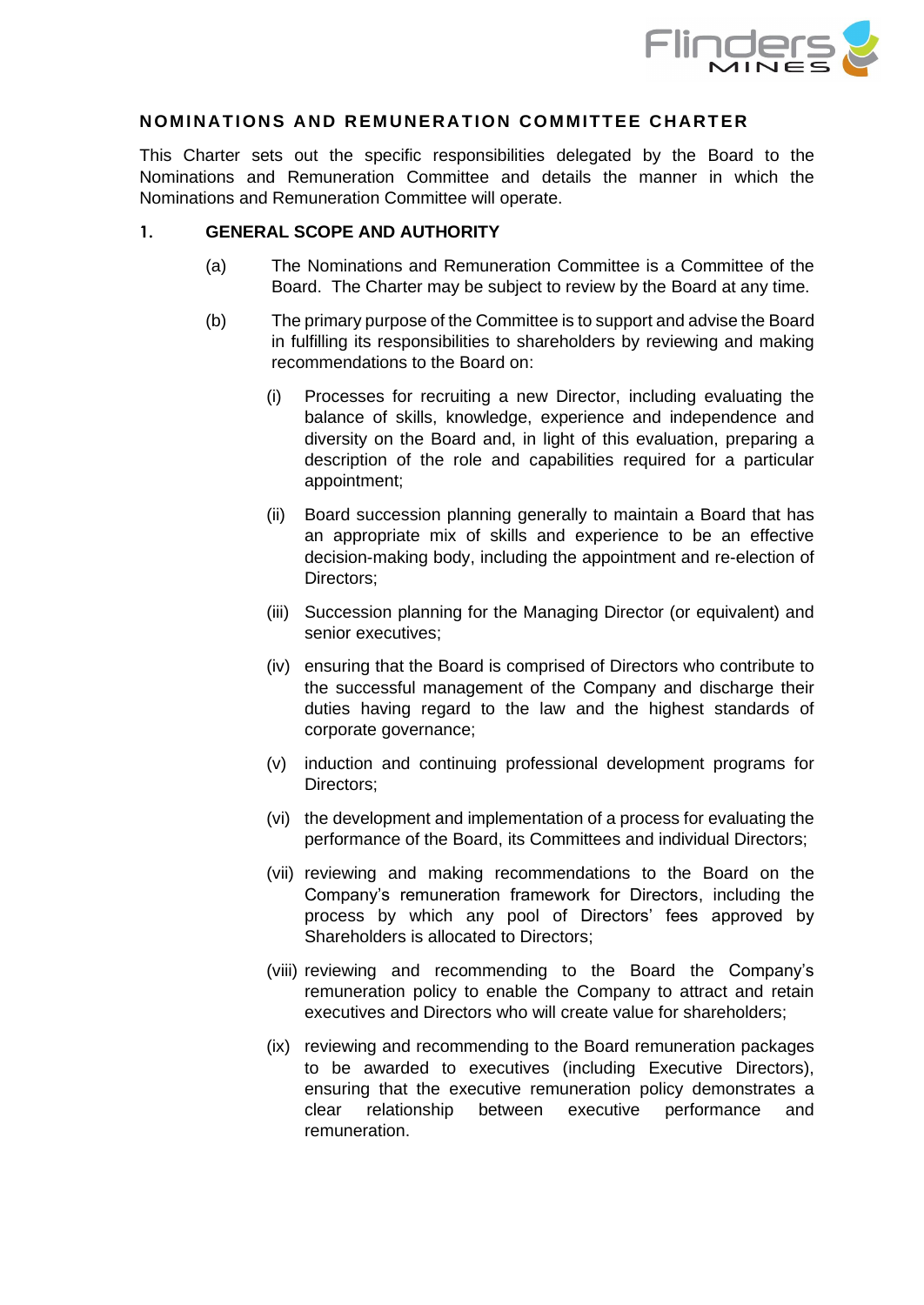- (x) fairly and responsibly rewarding executives having regard to the performance of the Group, the performance of the executive and the prevailing remuneration expectations in the market;
- (xi) reviewing the Company's recruitment, retention and termination policies and procedures for senior management;
- (xii) reviewing and approving any equity-based plans and other incentive schemes.
- (c) The Committee shall have the right to seek any information it considers necessary to fulfil its duties, which includes the right to obtain appropriate external advice at the Company's expense.

## **2. MEMBERSHIP**

- a) Where practicable, the Committee shall comprise at least three Directors, with the majority being independent non-executive Directors.
- b) The Committee will be chaired by an independent Director who will be appointed by the Board.
- c) The Board may appoint such additional non-executive Directors to the Committee or remove and replace members of the Committee by resolution.

## **3. SECRETARY**

- (a) The Company Secretary or their nominee shall be the Secretary of the Committee and shall attend meetings of the Committee as required.
- (b) The Secretary will be responsible for keeping the minutes of meeting of the Committee and circulating them to Committee members and to the other members of the Board.
- (c) The Secretary shall distribute supporting papers for each meeting of the Committee as far in advance as possible.

## **4. MEETINGS**

- (a) The Committee will meet at least once per year and additionally as circumstances may require.
- (b) Meetings are called by the Secretary as directed by the Board or at the request of the Chairman of the Committee.
- (c) A quorum shall comprise any two members of the Committee.
- (d) In the absence of the Committee Chairman, the members shall elect one of their members as Chairman for that meeting.
- (e) Where deemed appropriate by the Chairman of the Committee, meetings and subsequent approvals may be held or concluded by way of circular resolution.
- (f) Decisions will be based on a majority of votes, with the Chairman of the Committee having the casting vote.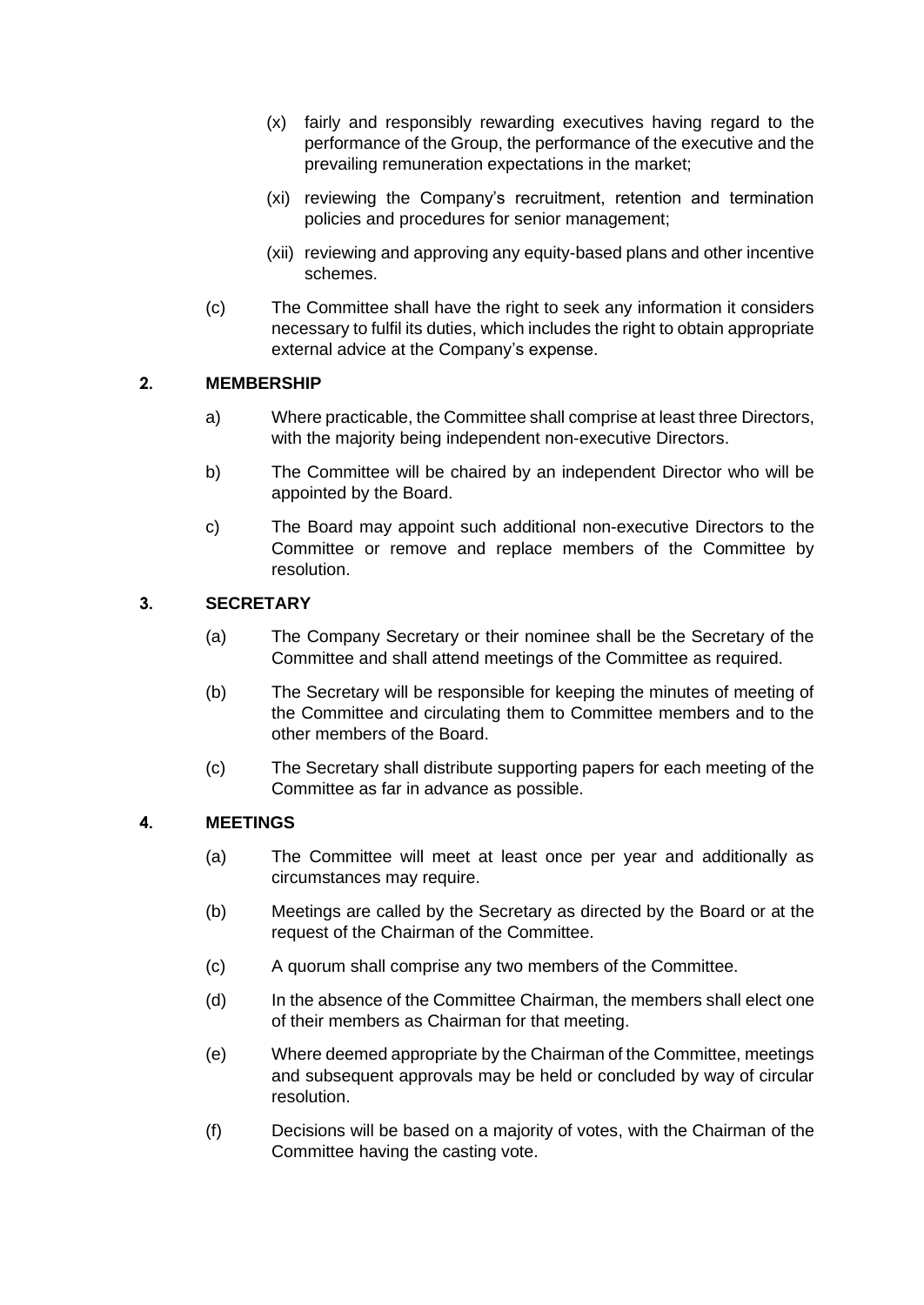(g) The Committee may invite any executive management team members or other individuals, including external third parties, to attend meetings of the Committee, as they consider appropriate.

# **5. ACCESS**

- (a) Members of the Committee have rights of access to the books and records of the Company to enable them to discharge their duties as Committee members, except where the Board determines that such access would be adverse to the Company's interests.
- (b) The Committee may consult independent experts to assist it in carrying out its duties and responsibilities. Any costs incurred as a result of the Committee consulting an independent expert will be borne by the Company.

## **6. DUTIES AND RESPONSIBILITIES**

In order to fulfil its responsibilities to the Board, the Committee shall:

## (a) **Board Composition**

Periodically review and consider the structure and balance of the Board and make recommendations regarding appointments, retirements and terms of office of Directors. In particular, the Committee is to:

- (i) identify and recommend to the Board candidates for the Board after considering the necessary and desirable competencies of new Board members to ensure the appropriate mix of skills and experience and after assessment of how the candidates can contribute to the strategic direction of the Company;
- (ii) conduct appropriate background checks as to a potential Board candidate's character, experience, education, criminal record and bankruptcy history;
- (iii) approve and review induction procedures for new appointees to the Board to ensure that they can effectively discharge their responsibilities;
- (iv) assess and consider the time required to be committed by a nonexecutive Director to properly fulfil their duty to the Company and advise the Board.
- (v) consider and recommend to the Board candidates for election or re-election to the Board at each annual shareholders' meeting;
- (vi) review Directorships in other public companies held by or offered to Directors and senior executives of the Company;
- (vii) review succession plans for the Board with a view to maintaining an appropriate balance of skills and experience on the Board;
- (viii) arrange an annual performance evaluation of the Board, its Committees and individual Directors;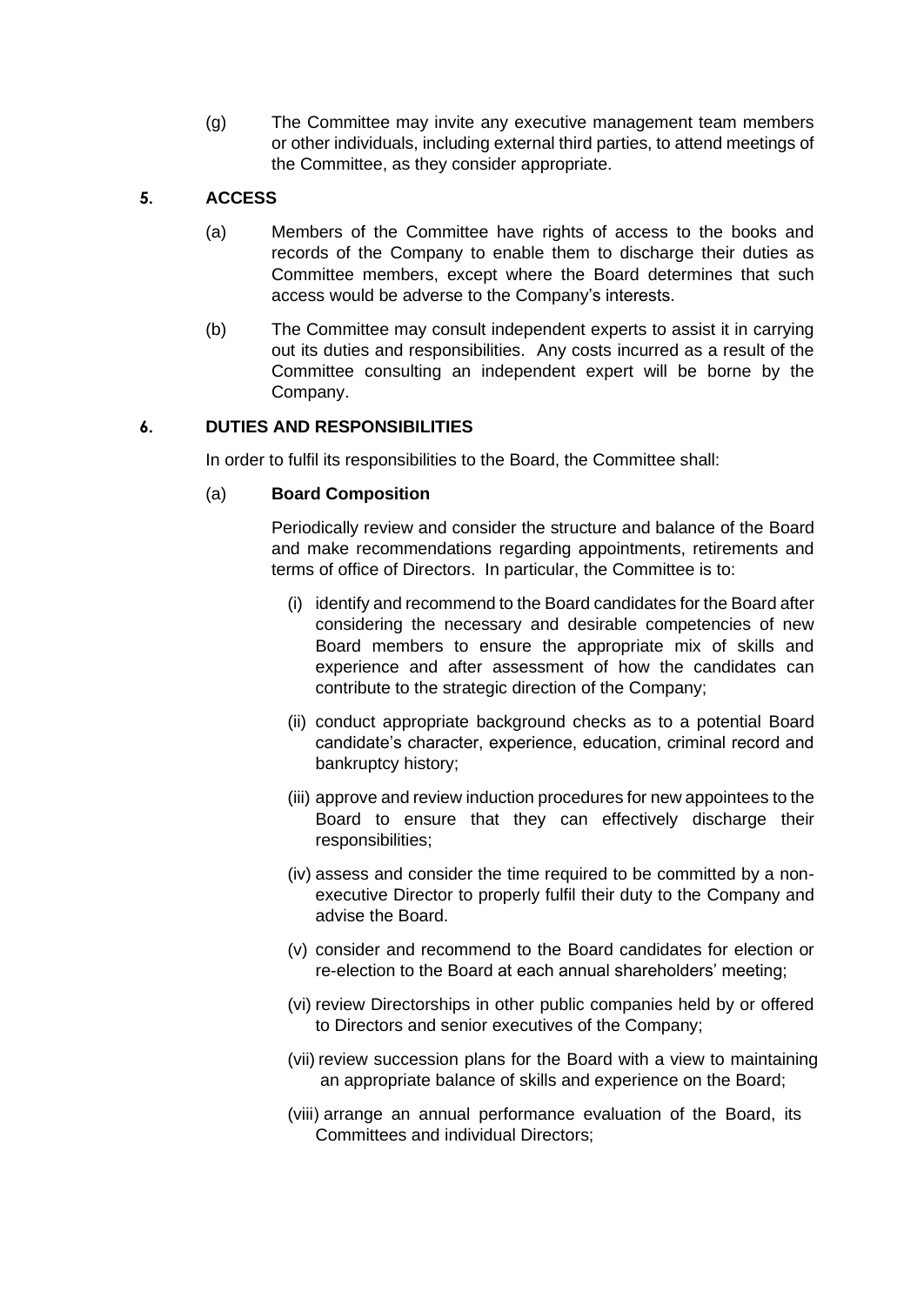- (ix) make recommendations to the Board on the appropriate size and composition of the Board;
- (x) make recommendations to the Board on the terms and conditions of appointment to, and removal and retirement from, the Board;
- (xi) conduct all Board appointment processes in a manner that promotes gender diversity.

#### (b) **Executive Directors and Senior Executives**

- (i) Consider and make recommendations to the Board on the remuneration for each Executive Director (including base pay, incentive payments, equity awards, retirement rights, service contracts) having regard to the Remuneration Policy.
- (ii) Review and approve the proposed remuneration (including incentive awards, equity awards and service contracts) for the direct reports of the Managing Director (or equivalent). As part of this review the Committee will oversee an annual performance evaluation of the executive team. This evaluation is based on specific criteria, including the business performance of the Company and its subsidiaries, whether strategic objectives are being achieved and the development of management and personnel.
- (iii) Review and approve the Group's recruitment, retention and termination policies and procedures for senior executives to enable the Company to attract and retain executives and Executive Directors who can create value for shareholders.
- (iv) Ensure appropriate background checks as to a candidate's character, experience, education, criminal record and bankruptcy history are undertaken prior to appointing a senior executive.
- (v) Review the on-going appropriateness and relevance of the remuneration policy and other executive benefit programs.
- (vi) Ensure that remuneration policies fairly and responsibly reward executives having regard to the performance of the Company, the performance of the executive and prevailing remuneration expectations in the market.

#### (c) **Executive Incentive Plans**

(i) Review and approve the design of any executive incentive plans.

## (d) **Equity Based Plans**

- (i) Review and approve any equity-based plans that may be introduced (**Plans**) in the light of legislative, regulatory and market developments.
- (ii) For each Plan, determine each year whether awards will be made under that Plan.